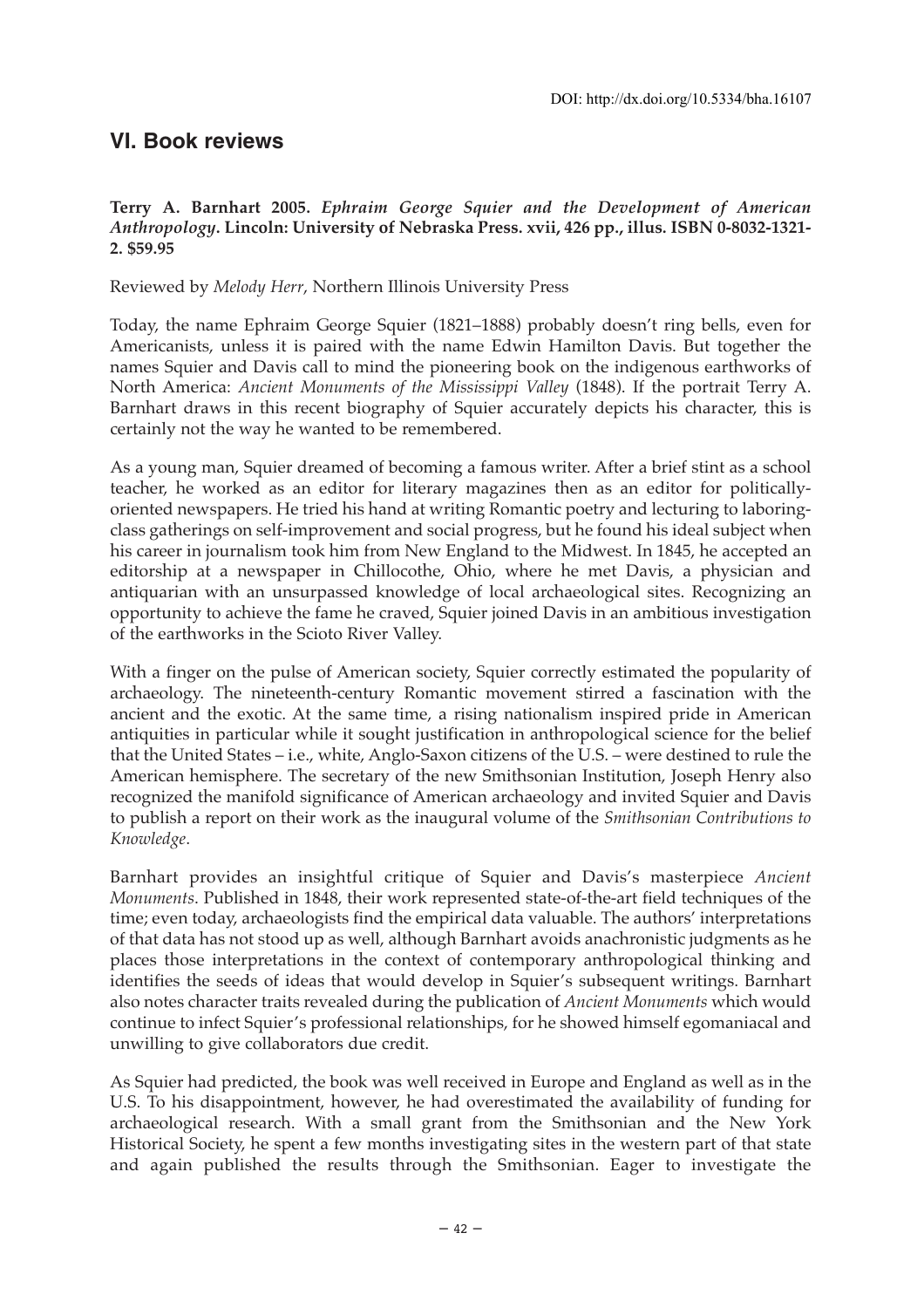archaeology of Central America, in 1849 he finagled a one-year diplomatic appointment in Nicaragua. (Such posts offered with the understanding that the appointee would pursue extracurricular exploration were not usual for the time.)

Squier's assignment was to negotiate an international agreement for the building of a canal across the isthmus, but his political ineptitude and strident nationalism jeopardized the mission. That same nationalism inspired him to write *Nicaragua: Its People, Scenery, Monuments, and the Proposed Interoceanic Canal* (1853) in an attempt to convince his compatriots of the economic and strategic importance of Central America. When the canal proposal foundered, he leapt upon a scheme for a railroad. As secretary of the Honduras Interoceanic Railway Company, he published *The States of Central America* (1858) and numerous other books promoting colonization of the region. In his travels, he visited major archaeological sites and collected information on the languages, customs, racial relations, and geographic distribution of indigenous peoples. Barnhart gives an excellent assessment of Squier's anthropological work during these years, although the reader longs for a map identifying the sites mentioned in the text.

The railroad scheme proved short-lived, but in 1863 Squier obtained a diplomatic appointment, this time as a claims commissioner to Peru where he undertook a large scale, costly archaeological investigation of the Inca. Upon his return to the U.S. in 1865, he published a handful of articles and launched a series of lectures on his findings. As ambitious for fame as ever, he downplayed collaborators' contributions; he even alienated the photographer who accompanied his expeditions. But then mental illness, triggered by a hostile divorce, delayed publication of his definitive report and essentially ended his public career.

Thanks to the assistance of a brother, who cared for Squier until his death in 1888, *Peru: Incidents of Travel and Exploration in the Land of the Inca* finally appeared in 1877. Given contemporary anthropological thought, some of Squier's interpretations are rather surprising. Noting evidence of pre-Inca cultures, he pointed to a long history of civilization in Peru. The Inca empire itself had amalgamated several different peoples. There could be no doubt, he contended, that New World sites were indigenous creations, made by ancestors of the peoples whom the Spanish explorers encountered.

This proposition flew in the face of the theory that Old World immigrants had brought the arts and architecture to the Americas. Yet it fit well with the key concept Squier had been developing since *Ancient Monuments*, the concept of the "unity and distinctiveness" of the socalled "American race". That is, American cultures were related to one another, but distinct from Old World cultures. According to Squier, linguistics, ethnography, archaeology, and physical anthropology provided evidence of organic connections among American peoples. Whereas he admitted that New World and Old World cultures showed many similarities, he attributed these similarities to the psychic unity of human beings and the fact that all societies passed through identical stages of development. In a word, New World languages, religions, and monuments were analogous to – but not derived from – Old World counterparts.

Barnhart allows little space for Squier's explorations and instead devotes most of the book to his writings. This allotment makes good sense in the biography of a man who spent more time behind a desk than in the field. Indeed, Squier seems to have cared about his studies of religious symbolism, American Indian legends, and Spanish documents from the sixteenth and seventeenth centuries as much as he cared about his archaeological field work. Throughout the biography, Barnhart is to be commended for placing Squier's nationalist polemics in the context of nineteenth-century American imperialism in order to give a fair